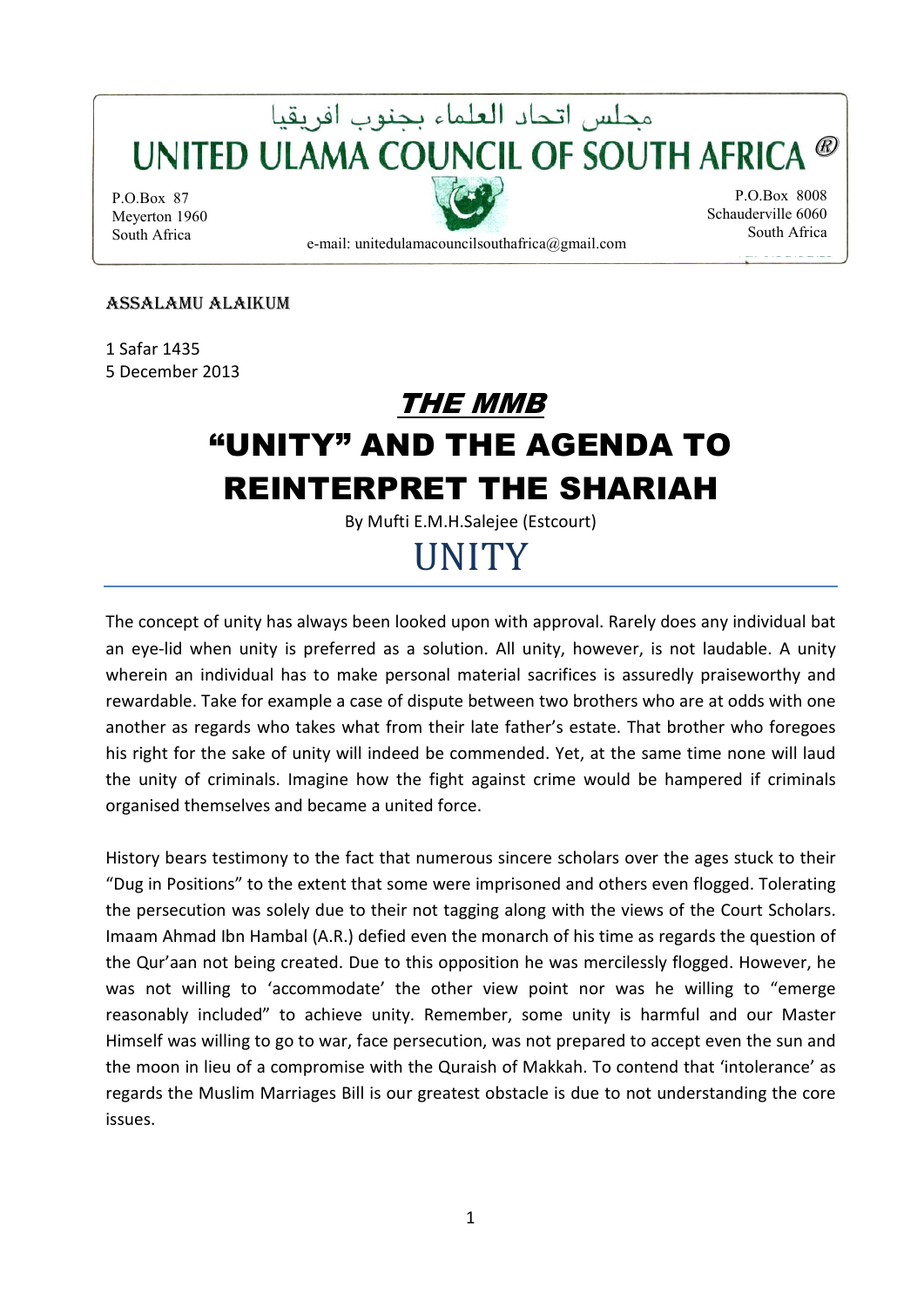A study of the following emanating from the pens of those who were responsible for drafting the MMB will expose the not so hidden agenda to reform and reinterpret the Shariah.

"Yet, many debates conclude the considering socio-economic circumstances of society, traditional laws must be reformed, because unreformed laws would further enslave women to the whims and fancies of patriarchial interpretations of antiquated laws. (SEE: www.nashrulhaq.com)

In conclusion, Committee Members are constantly alerted to the fact that the Constitution is the Supreme Law of the republic, and will continue to debate the issues bearing in mind that the challenge for the recognition of aspects of the MPL is to ensure that there is compatibility of such legislation with the Bill of Rights, particularly the Equality Clause.

(SEE: www.nashrulhaq.com)

Referring to the efforts of the Project Committee, a Committee Member wrote:

"These are but first steps towards the full recognition of a reformed MPL as provided for in the Constitution." (SEE: www.nashrulhaq.com)

Imaan is an invaluable treasure. It is priceless. Every endeavour should be made to ensure that we protect and preserve it till the day of reckoning, failing which we shall face eternal damnation in hell. Our Beloved Nabi (Sallallahu alayhi wa sallam) has advised the Ummah thus: Hasten towards good deeds (before fitnahs dawn), like the dark patches of a night one following the other, in very quick succession. A man will be a Believer in the day and a non-Believer by the evening (or) he could be a Believer in the evening and (by the) morning a non-Believer…."

Calling for the 'reformation' of Deen or silently accepting such a call is "Istikhfaaf" in Deen. Istikhfaaf literally means 'to make light of' or 'to view with disdain'. In the meaning of the Shari'ah it is the attitude which makes light of any established tenet, teaching or belief of Islam regardless of the Fiqhi classification. If even a Mustahab act or an act which is of a lesser degree than Mustahab, is dismissed with the attitude of Istikhfaaf, it will be kufr – such kufr which effaces Imaan. Hence, the Fuqaha have ruled: "Miswaak is Sunnah, but to reject or mock it is disbelief."

Nowadays, so much Istikhfaaf is committed with the teachings of the Deen, that it leaves no doubt in the effacement of Imaan. Mockery with Hijaab, the beard, Islamic dress, etiquettes of eating, etc., is a clear attitude of Istikhfaaf which eliminates Imaan.

When a Muslim perpetrates Istikhfaaf with respect to any order or institution of the Shari'ah, he implies preference for the system of the non-Believers. The disdain which he feels for the